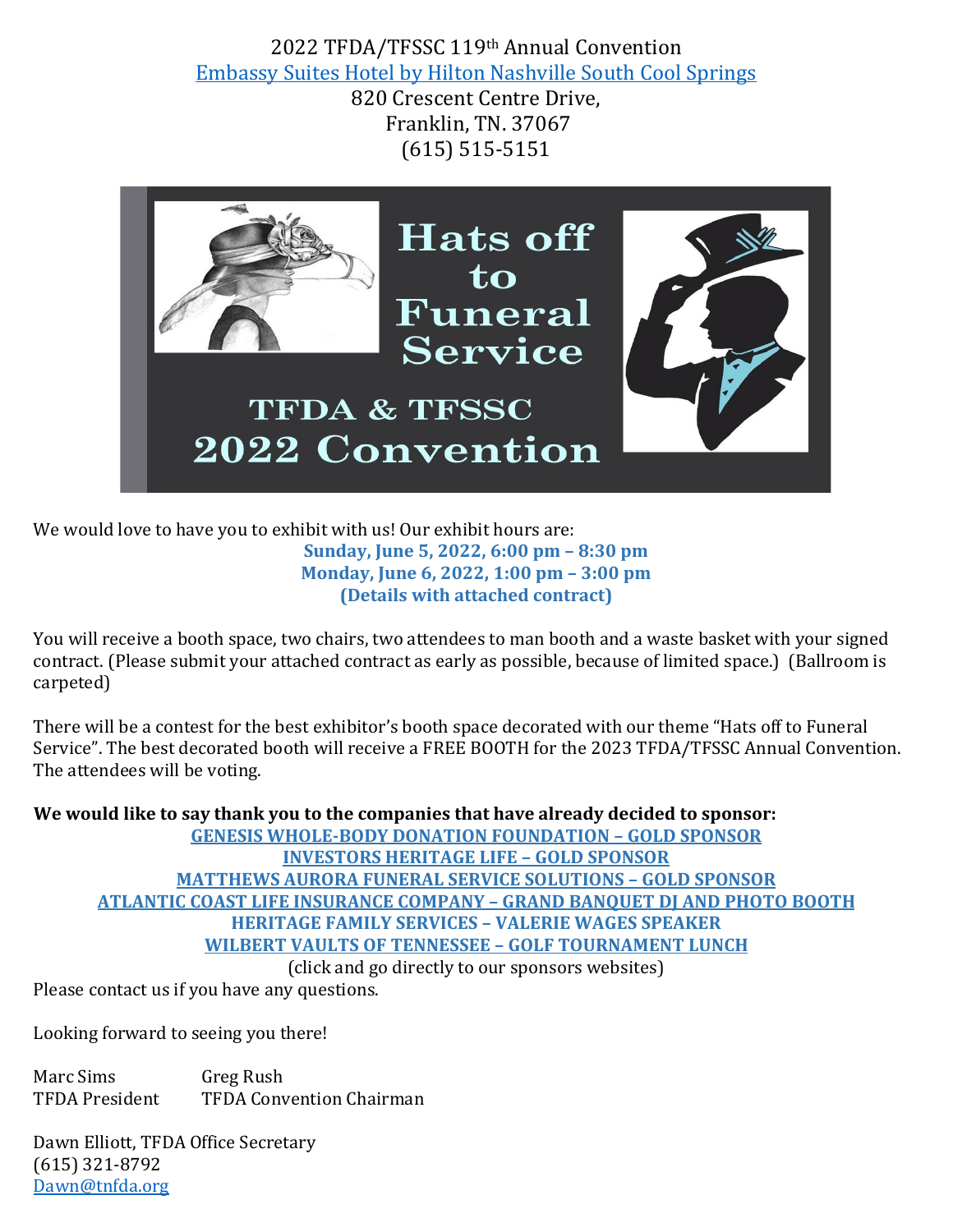#### **CONTRACT FOR EXHIBIT SPACE**

You are hereby requested and authorized to reserve exhibit space as indicated below for our use in the Tennessee Funeral Supply Exhibition held at the **EMBASSY SUITES HOTEL IN FRANLKIN, TN, June 5 - 7, 2022**. The Tennessee Funeral Directors Association and the Tennessee Funeral Supply Sales Club jointly sponsor this event.

#### **LIMITED SPACE AT OUR NEW VENUE, PLEASE SEND IN YOUR EXHIBIT CONTRACT TO RESERVE YOUR BOOTH SPACE AS SOON AS POSSIBLE.**

The cost of a booth space will be \$650.00 and a vehicle space will cost \$900.00 for the first car, \$700.00 for the second. *If you would like to request a corner booth there will be a \$50.00 holding fee; please add this to your total amount. Corner booth requests will be taken in the order they are received; if you do not receive a corner space this fee will be refunded to you.* All booth space will be 10' X 10' and the registration fee will be \$40.00 per person. Included with the purchase of an exhibit space, is two (2) complimentary registrations. IT IS VERY IMPORTANT THAT YOU SUBMIT THE NAMES OF THOSE ATTENDING SO WE MAY PRE-REGISTER THEM. (This will avoid a long wait in line at the registration desk.) See the attached form for your convenience.

We plan on exhibiting the following items:

| Number of spaces: | Please list special request(s): |
|-------------------|---------------------------------|
|                   |                                 |

We enclose herewith our check in the amount of \$\_\_\_\_\_\_\_\_\_\_\_\_\_\_\_\_\_ payable to Tennessee Funeral Directors Association Convention, or by VISA or MASTER CARD which is in full payment of the exhibit space indicated herein. We understand this price includes the use of space for June 5 - 7, 2022, standard booth partitions; standard exhibit hall lighting, storage of crates and boxes; one 6-foot skirted table, along with 2 chairs and a trash bin. (The exhibit hall is carpeted) PLEASE MAIL FORM ALONG WITH CHECK TO THE ABOVE ADDRESS.

It is agreed that the Exhibit Committee shall have full discretion and authority in the placing and arranging the exhibits to be displayed; that no exhibitor shall exceed the limits of his space or erect or place anything that would infringe on any adjacent space, and that additional signs, decorations, fabric, electrical connection, devices, etc., must meet with the approval of the Exhibit Committee and comply with the local fire ordinance of the National Board of Fire Underwriters.

We take cognizance of the rules and regulations of the Embassy Suites Hotel, the Tennessee Funeral Directors Convention, and any agreement entered into and between these parties and shall be bound by all such agreements and contracts, or any relating to the display of exhibits and conduct upon the premises, assuming such obligation and responsibilities in respect there to as are imposed, the same as in such provisions were written herein entirely.

Neither, the Tennessee Funeral Directors Convention, the Exhibit Committee, nor the EMBASSY SUITES HOTEL have any responsibility for property, whether it is at our booth, or anywhere else in EMBASSY SUITES HOTEL. The insuring of our Exhibit displays and equipment, in route to the convention at the show and during the return trip to our plant or warehouse, shall be our own responsibility.

|                                                                          | CARD EXPIRATION DATE: PLEASE INCLUDE 3 DIGIT NUMBER ON BACK OF CARD:                                                                |  |  |  |  |  |  |
|--------------------------------------------------------------------------|-------------------------------------------------------------------------------------------------------------------------------------|--|--|--|--|--|--|
|                                                                          |                                                                                                                                     |  |  |  |  |  |  |
| <b>PLEASE CHECK ONE:</b>                                                 |                                                                                                                                     |  |  |  |  |  |  |
| Please be sure to have your booth set up by 5:00 pm Sunday, June 5, 2022 | We plan on setting up our display: _____ 1:00 pm - 5:00 pm, Saturday, June 4, 2022, or ____ 8:00 am - 5:00 pm Sunday, June 5, 2022. |  |  |  |  |  |  |

SIGNATURE OF CONTACT PERSON: \_\_\_\_\_\_\_\_\_\_\_\_\_\_\_\_\_\_\_\_\_\_\_\_\_\_\_\_\_\_\_\_\_\_\_\_\_\_\_\_\_\_\_\_\_\_\_\_\_\_\_\_\_\_\_\_\_\_\_\_\_\_\_\_\_DATE:\_\_\_\_\_\_\_\_\_\_\_\_\_\_\_\_\_\_\_\_\_\_\_\_\_\_\_\_\_\_\_\_\_\_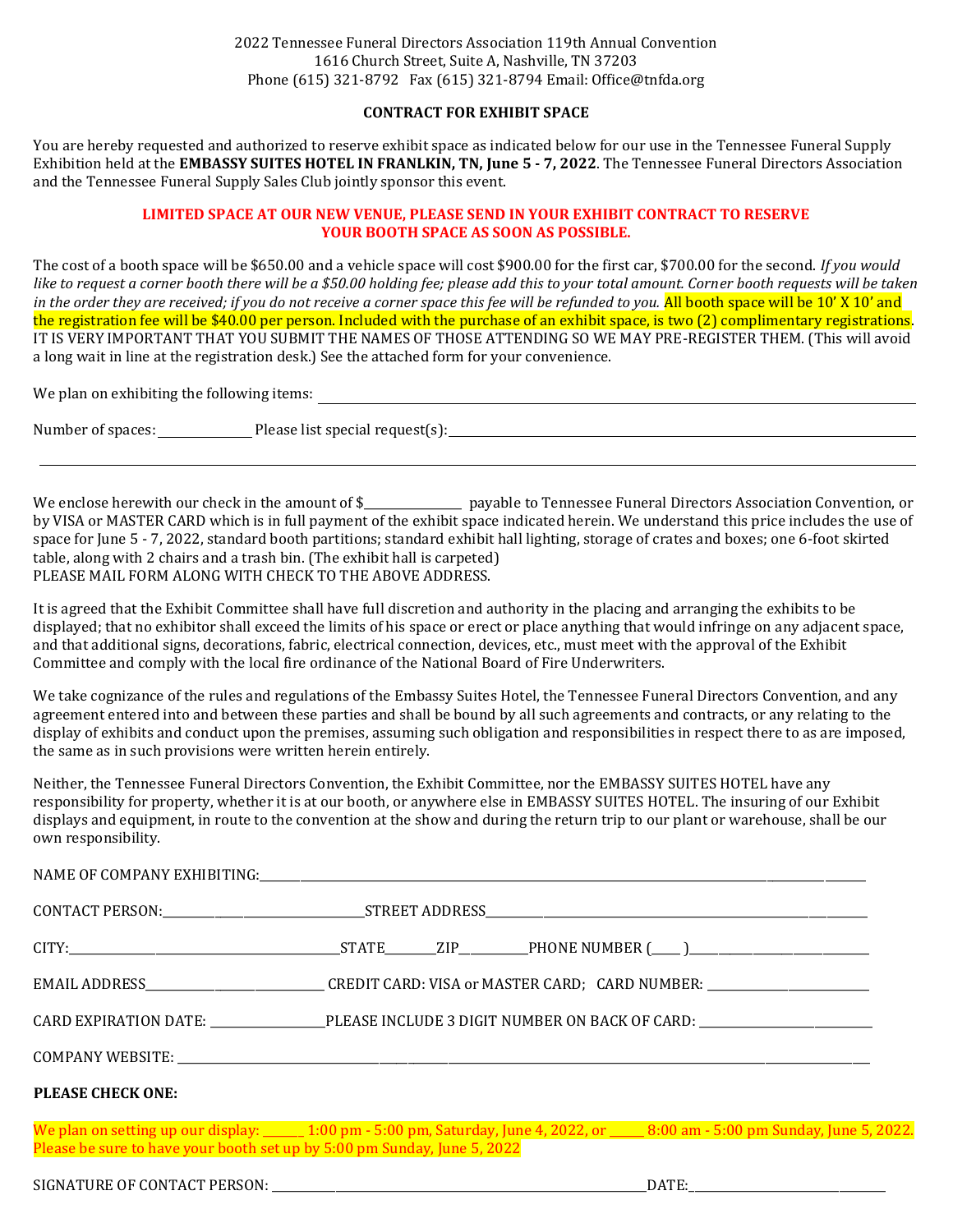#### **Tennessee Funeral Directors Association, Inc. Tennessee Funeral Supply Sales Club 1616 Church Street, Suite A, Nashville, TN 37203 Phone (615) 321-8792 Fax (615) 321-8794 Email: Office@tnfda.org**

Dear Exhibitor:

The Tennessee Funeral Directors Association and the Tennessee Funeral Supply Sales Club would like to extend to you an invitation to exhibit at our 119th Annual Convention to be held at the EMBASSY SUITES HOTEL in Franklin, TN, June 5 – 7, 2022.

Exhibits will be in the EMBASSY SUITES HOTEL. Enclosed is the exhibit contract which includes booth fee amounts; we ask that you return the completed contract to us along with the remittance.

**Set up will begin Saturday, June 4, 2022, at 1:00 PM, and Sunday, June 5, 2022, starting at 8:00 AM has been reserved so you may move in and have your display set up without hardship. The registration booth will be open Sunday, June 5, 2022, beginning at 8:00 AM.**

#### **WE ASK THAT YOU PLEASE NOT BREAKDOWN EXHIBIT SPACE UNTIL 3:00 PM MONDAY JUNE 6, 2022. ALSO, THE EMBASSY SUITES HOTEL REQUIRES WE MUST BE OUT OF THE EXHIBIT HALL BY 10:00 PM MONDAY JUNE 6, 2022.**

It is not our wish to exclude anyone from the 2022 Tennessee Funeral Directors Convention. HOWEVER, in order to protect those of you who financially support the annual display of merchandise, it has been approved by the Convention Planning Committee that only participating exhibitors will be permitted to register or participate in any of the convention activities. Non-participating suppliers and/or their representatives will not be permitted on the exhibit floor. Those suppliers who wish to participate, but do not wish to exhibit, may do so by contributing the price of one booth space to the Exhibit Committee. A sign designating the donor will be posted.

## **EXHIBIT HOURS: SUNDAY, JUNE 5, 2022 - 6:00 PM TO 8:30 PM MONDAY, JUNE 6, 2022- 1:00 PM TO 3:00 PM**

We look forward to a most successful convention in June and hope to see you then. Please pre-register if possible and remember that you are invited to all functions. If you have any questions, please feel free to call the TFDA office at (615) 321- 8792 or fax (615) 321-8794 or by email Office@tnfda.org

Cordially yours,

*Charlotte Williams* 

Charlotte Williams Exhibit Committee Chairman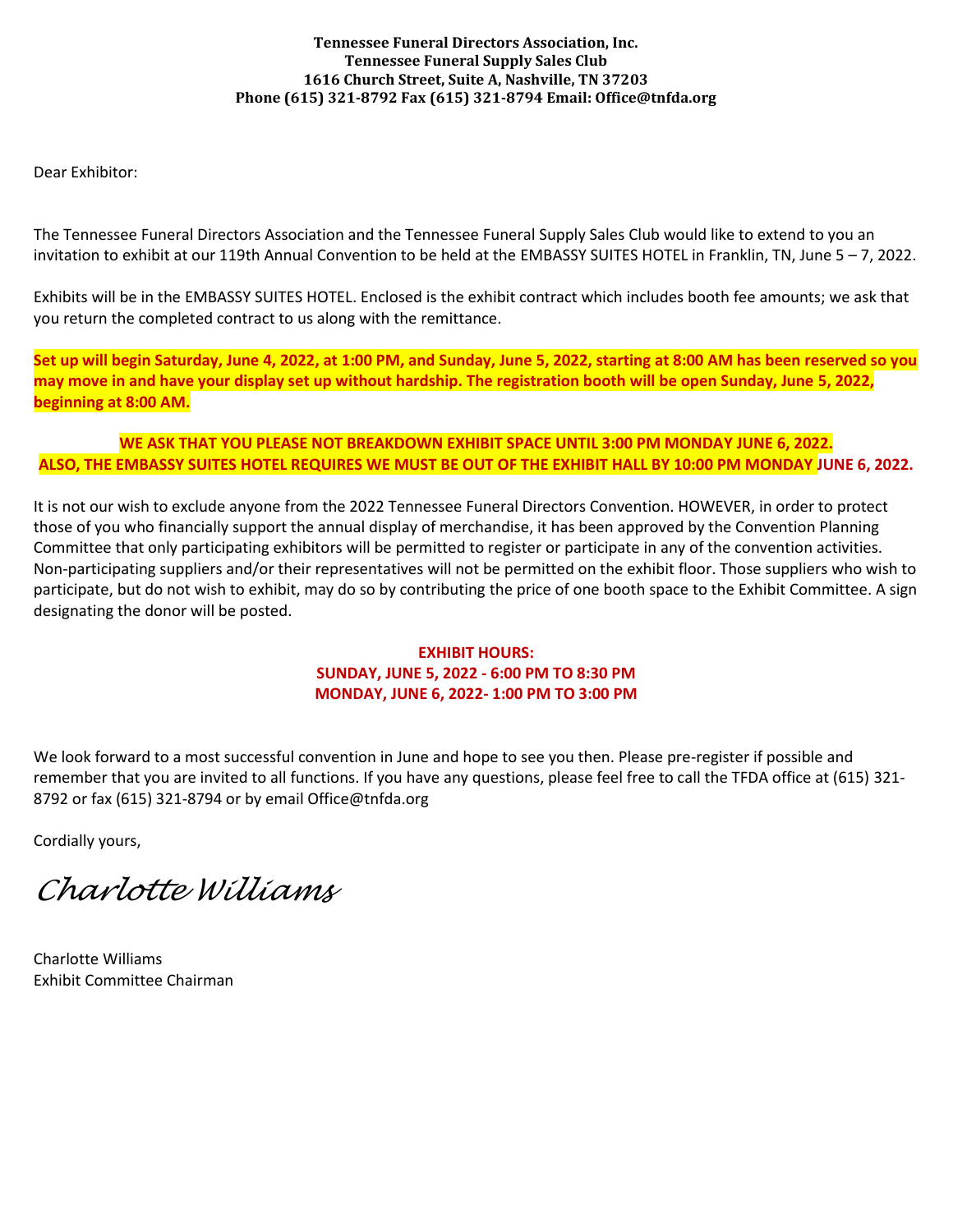Exhibitors receive TWO free registrations per rented 10 X 10 booth space. Additional registrants are \$40 per attendant. Please print all attendants' names below so that we can prepare registration material prior to arrival. This will prevent long lines at the registration desk.

#### PLEASE PRINT OR TYPE ALL INFORMATION

(If more space for names is needed, please feel free to make copies of this form)

#### **PLEASE MAKE YOUR HOTEL RESERVATIONS DIRECTLY TO THE EMBASSY SUITES HOTEL, 820 CRESCENT CENTRE DRIVE, FRANKLIN, TN 37067, (615) 515-5151.** ROOM RATES:

SATURDAY, JUNE 4, 2022, \$169.00 per night SUNDAY, JUNE 5, 2022, \$169.00 per night MONDAY, JUNE 6, 2022, \$169.00 per night TUESDAY, JUNE 7, 2022, \$169.00 per night

#### FOR SPECIAL SLEEPING ROOM RATES PLEASE INFORM THE HOTEL YOU ARE WITH THE TENNESSEE FUNERAL DIRECTORS ASSOCIATION CONVENTION.

Thank you for your participation. Please feel free to contact us if we may be of service to you.

Tennessee Funeral Directors Association 1616 Church Street Nashville, TN 37203 Phone (615) 321-8792 Fax (615) 321-8794 Email Office@tnfda.org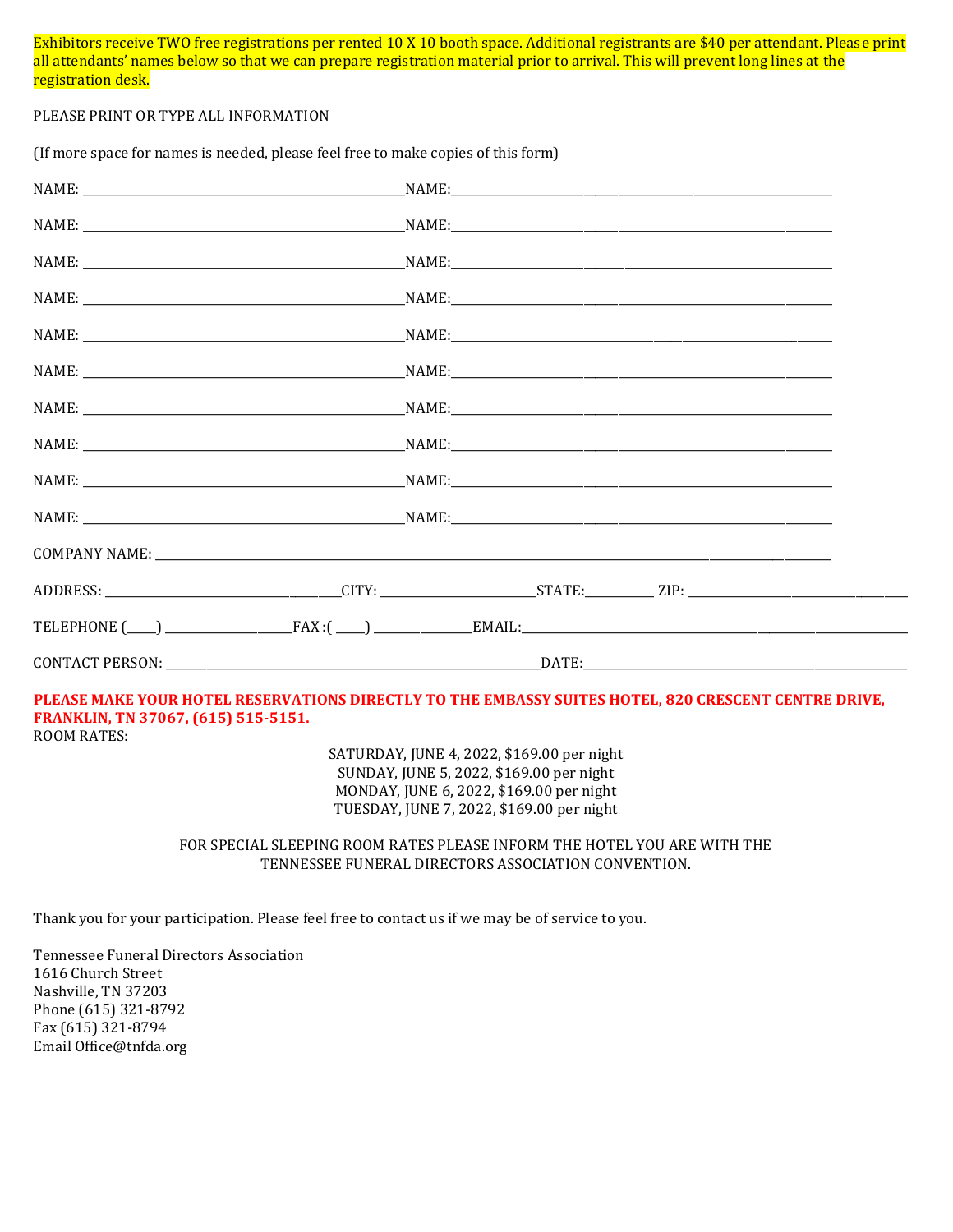Tennessee Funeral Directors Association 1616 Church Street, Suite A, Nashville, TN 37203 Phone (615) 321-8792 Fax (615) 321-8794 Email Office@tnfda.org

Dear Associate:

Each year the TFDA Governmental Affairs Committee presents the TFDA PAC Silent and Live Auction. This is a wonderful way for your company to not only show support, but also promote your company! Simple ways you can show your support.

## **THEMED BASKETS:**

- Bring small items together to make a nice basket. For example, a spa-themed basket might include aroma therapy candles, lotion, bath salts and a gift certificate for a massage.
- A pet care themed basket could include biscuits, toys and bones.
- Use a large popcorn bowl for the container of a movie themed basket, popcorn, DVD's or a gift certificate for movie rentals.

## **GIFT CERTIFICATES:**

• Gift certificates are a great silent auction item. When asking for a donation of goods or gift certificates, tell the manager about the cause. Services like massage therapy are popular, as well as gift certificates for restaurants, tires, groceries and liquor. Auction – goers will love that they can help while getting something practical in return.

### **BIG TICKET ITEMS:**

• Larger donations are great silent auction items and can bring in serious money for a fund-raising event. The tickets to events, like concerts, sports or festivals pique the interest auction goers and are very popular items. Vacations, airline tickets or time shares are also good big-ticket items.

Be creative, what would you like to donate?

We are very excited about this year's Silent and Live Auction being even a larger success than last year!

Sincerely,

*Eric Carpenter*

TFDA Auction Committee (423) 736-3473 eric.carpenter@charter.net